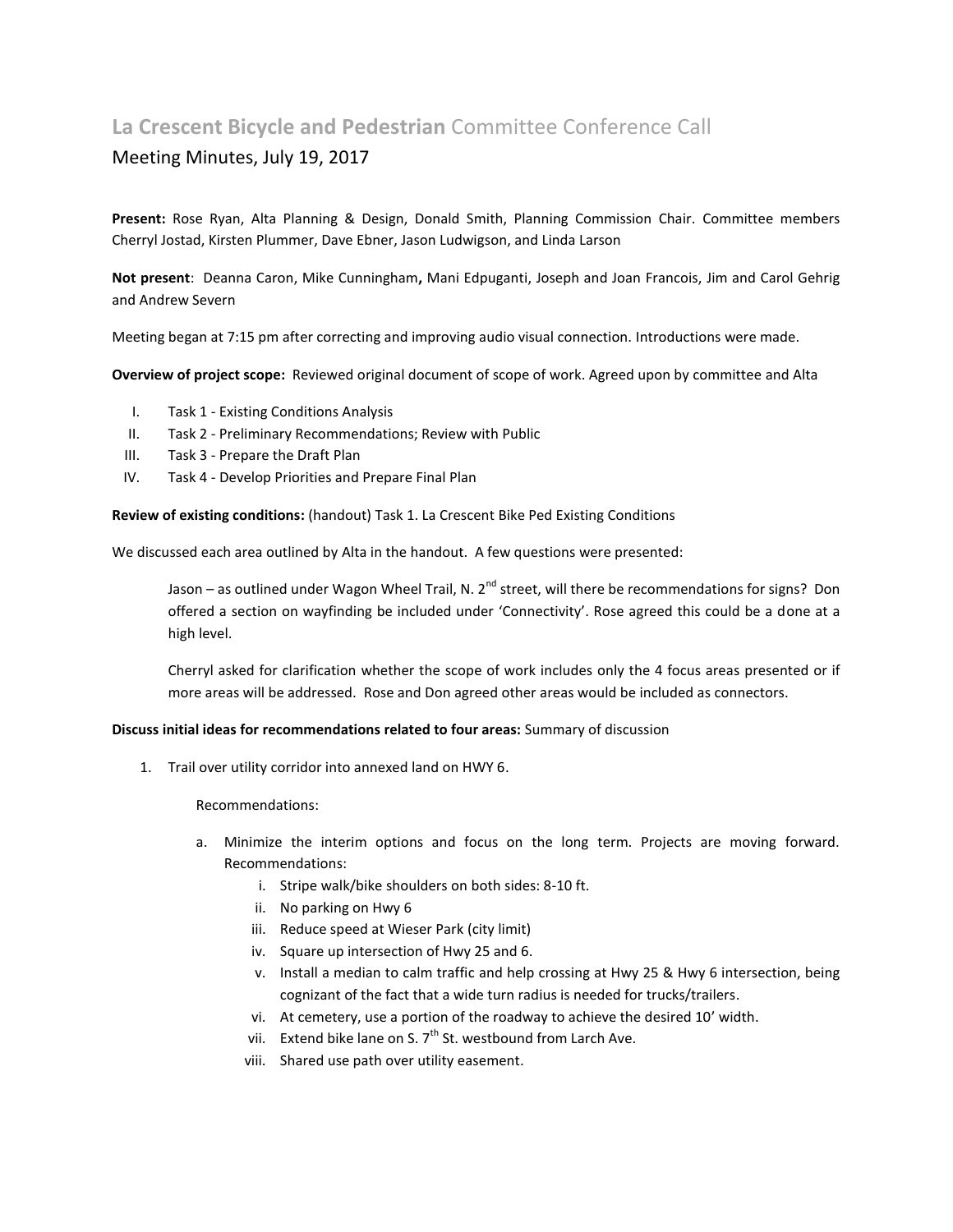2. Connections between La Crosse and La Crescent, with a focus on La Crescent's facilities.

Recommendations:

- a. Use crossing at DNR Landing Rd. (sometimes referred to as Monte Carlo Rd.) and Hwy 14/61 as best place to cross traffic to continue east bound to La Crosse from Wagon Wheel Trail. Need for better signage and painted crosswalk was emphasized. Don also suggested: drop speed and install a signal at Twilight as a future plan
- b. Improvements will be made to Hwy 14/61 in the next 3 weeks by MN DOT to the shoulder; relocate mumble strips to inside the fog line and provide pathways to/from sidewalk by redoing the guard rail system.
- c. S.  $3^{rd}$  St., east and west bound need bike and pedestrian recommendations for County and MNDOT to follow. (i.e. possible greenbox for bikes)
- d. RRFB will be going in this fall at  $S.3^{rd}$  St. and Oak St.
- 3. Connections to the Central City via HWY 25 and HWY 6 to their connections to 7th St.

Recommendations:

a. Remove parking on the north side of S.  $7<sup>th</sup>$  St. to open up visibility of bike and pedestrians (children) coming and going from Aquatic Center. Add standard bike lanes.

Discussion of how much parking is needed in the city Per Don, neighborhoods drive parking. Jason used Oak St. as an example with 7 homes/driveways, 3 businesses and 1 school all with off street parking. Parking was removed from Elm Street. City Council adopts a resolution to eliminate parking.

- b. Ask community about crossing on S.  $7<sup>th</sup>$  St. by Aquatic Center at public meeting:
	- o Could shift crossing to Hill Street
	- o Add a median or bump out?
	- o Add an RRFB?
- c. Alta to make recommendations regarding Skunk Hollow Rd sidewalks and bike lanes
- 4. Network connectivity in the Central City
	- a. A neighborhood network should be outlined (like previously done by Alta in the 2013 Bike Ped plan) that shows neighborhood byways, an update to the 2017 plan

The need to have an updated Bike Ped Plan and Map was discussed. Limitations on scope and budget are accepted. Walkability and 'equal access' are important areas and Linda will follow up with Tim to get a sidewalk plan.